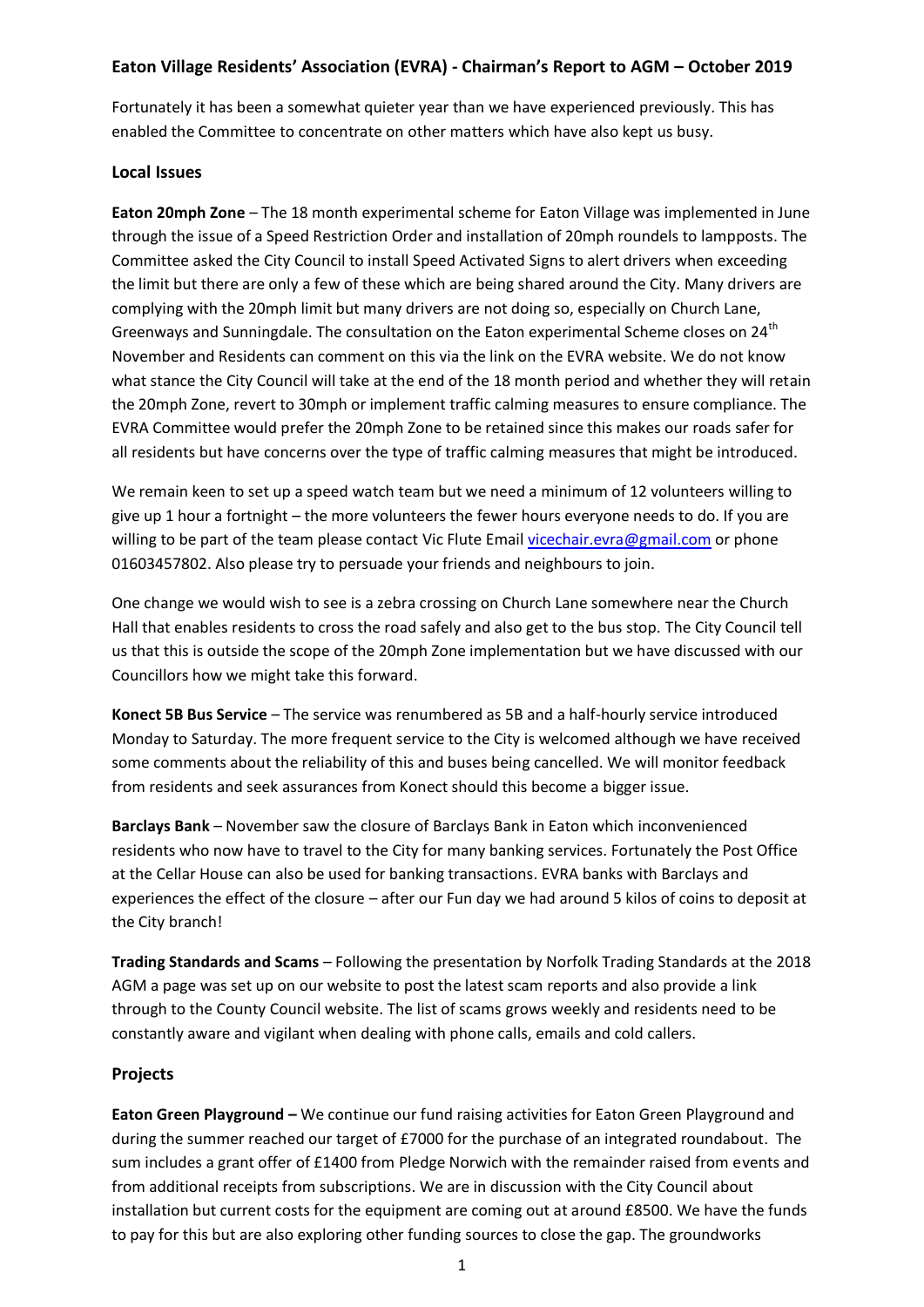needed to install a level and stable base between the existing grass and the roundabout is the main cost driver for this piece of equipment.

Our Playground sub- committee of Sharon Atkinson, Carol Plunkett and Vic Flute have done a great job keeping the momentum going and we thank them for all their efforts.

**Donkey Lane** – Rosemary Benton and her team continue to maintain the verges along Donkey Lane throughout the year. They meet most Wednesdays planting and weeding and sweeping-up to keep the area looking tidy. The Lane is looking much better through the efforts of the team and had many bees and beneficial insects collecting pollen during the summer months. Rosemary welcomes new volunteers to assist on Wednesday afternoons in what is a social as well as an active session.

### **Events**

**Pumpkin Trail –** Our pumpkin trail provides an alternative to Trick or Treating and is very popular with families. This is organised by Carol Plunkett with assistance from me and Vic to place the clues around the trail. The teams walk around the trail collecting the clues which form an anagram they have to solve. All participants get a prize and we raised around £85 after expenses.

**Spring and Summer Garden Competitions** – Rosemary Benton once again organised our Spring and Summer Garden Competitions. Smith & Pinching sponsored the prizes for both events and we are very grateful for their generous support. Organising two competitions a year in close proximity requires much effort by Rosemary and the judges, so we will look at whether running a single competition in future alternating between Spring and Summer event each year would be easier.

**Scarecrow Festival and Competition** – For our tenth Scarecrow Festival in July we had 23 entries around the village. The theme of "Highlights of the Decade" resulted in entries covering the environment, political and social events. Notcutts sponsored the Judges prizes and Smith & Pinching sponsored prizes for the Residents favourite scarecrows. Our independent Judges had a tough time picking their favourites but reached a consensus. Residents toured the trail throughout the weekend and voted for their favourites within each of the four categories. We also had 14 garage sales which raised £85 for the Playground Fund and cake sales and other events contributed a further £160.

We continue to be very grateful to our local businesses for their support for our events, which enables us to do so much more, and also our Residents who organise cake and other sales.

**Family Fun Day** – This was held at the Cellar House on the Sunday of the Scarecrow weekend and was a busy time for the Committee. As well as our popular games and tombola Eaton Vale Activity Centre brought along their climbing wall and Direct Dance displayed their talents. Children's entertainer, Stevie Spud, amused both children and adults and taught them a few juggling skills. The Cellar House provided a barbecue and the sun shone! It was a busy and enjoyable event with over £500 raised during the weekend from stalls and cake sales. We are grateful for the support of Eaton Vale Activity Centre, Direct Dance, Victoria and Graham and the team at the Cellar House and all residents who came along which made the weekend a great success. Most of all though, I have to thank the Committee and Vic Flute, who organised the Fun Day, for all their tremendous effort setting up, running stalls and clearing up afterwards to ensure the event was successful.

# **Other Matters**

**CAMEO (Come and Meet Each Other)** - Our group continues to flourish with 38 people registered and a regular attendance of around 24. Aimed at those who are experiencing memory problems and lonely folk from our community, this is a place where you can meet others and join in various activities. We enjoy community singing with our resident musicians, word games, craft activities,